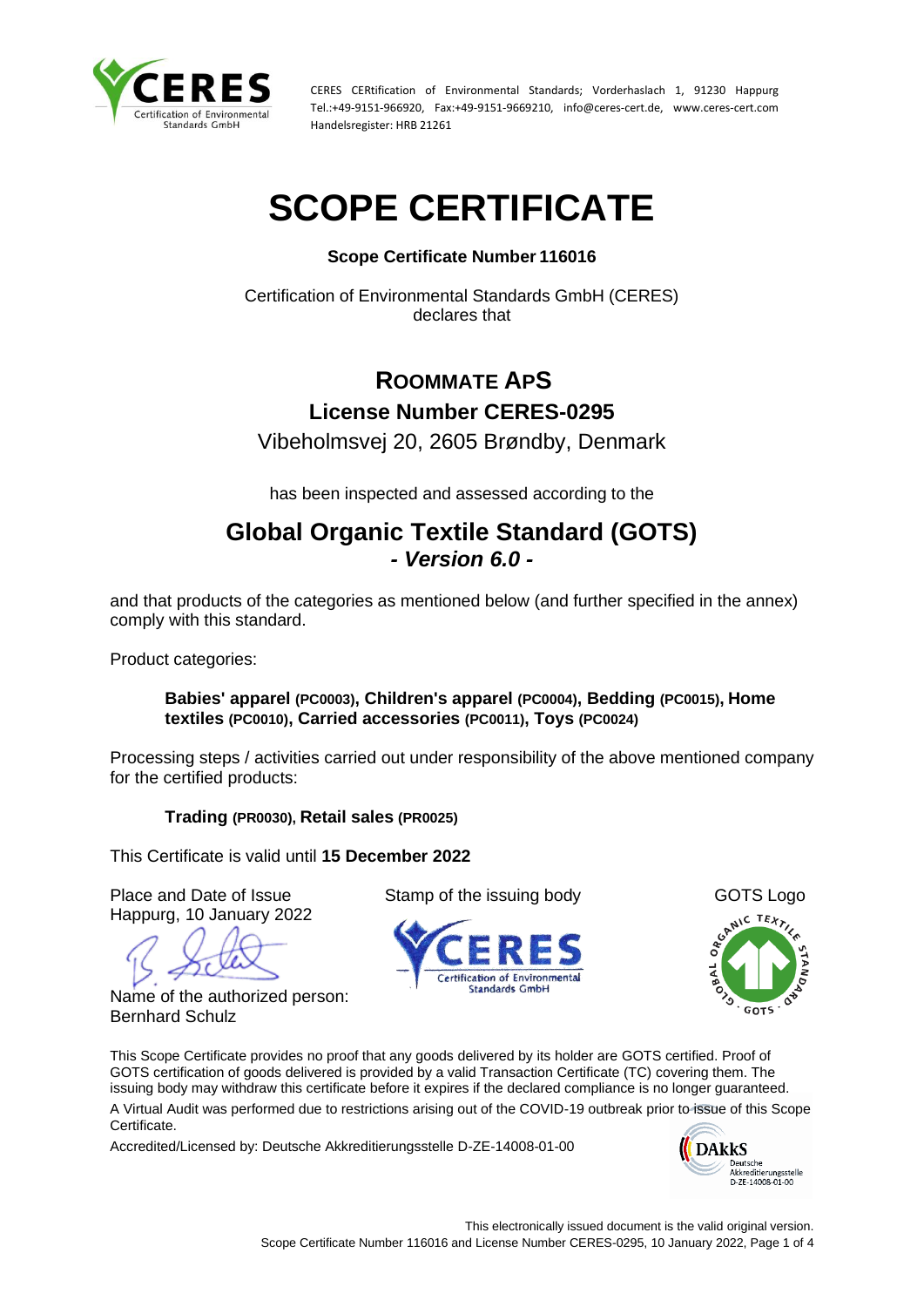

ROOMMATE APS Global Organic Textile Standard (GOTS)

#### **Products Appendix to Certificate No. 116016**

In specific the certificate covers the following products:

| <b>Product Category</b>                                     | <b>Product Details</b>                                                                   | <b>Material and Material</b><br>composition | Label<br>Grade |
|-------------------------------------------------------------|------------------------------------------------------------------------------------------|---------------------------------------------|----------------|
| Babies' apparel<br>(PC0003), Children's<br>apparel (PC0004) | Bathrobes (PD0006), Babies'<br>accessories (PD0014)                                      | 100% Organic Cotton (RM0104)                | Organic        |
| Bedding (PC0015)                                            | Bed linen, Bed sheets<br>(PD0015)                                                        | 100% Organic Cotton (RM0104)                | Organic        |
| Home textiles (PC0010)                                      | Towels, Washcloth (PD0017),<br>Bean bag cover (PD0023)                                   | 100% Organic Cotton (RM0104)                | Organic        |
| Carried accessories<br>(PC0011)                             | Bags (PD0024)                                                                            | 100% Organic Cotton                         | Organic        |
| <b>Toys (PC0024)</b>                                        | Play tent cover (PD0054),<br>Canopy with Tassels<br>(PD0054), Pennant banner<br>(PD0054) | 100% Organic Cotton (RM0104)                | Organic        |

Happurg, 10 January 2022

Name of the authorized person: Bernhard Schulz

Place and Date of Issue Stamp of the issuing body GOTS Logo





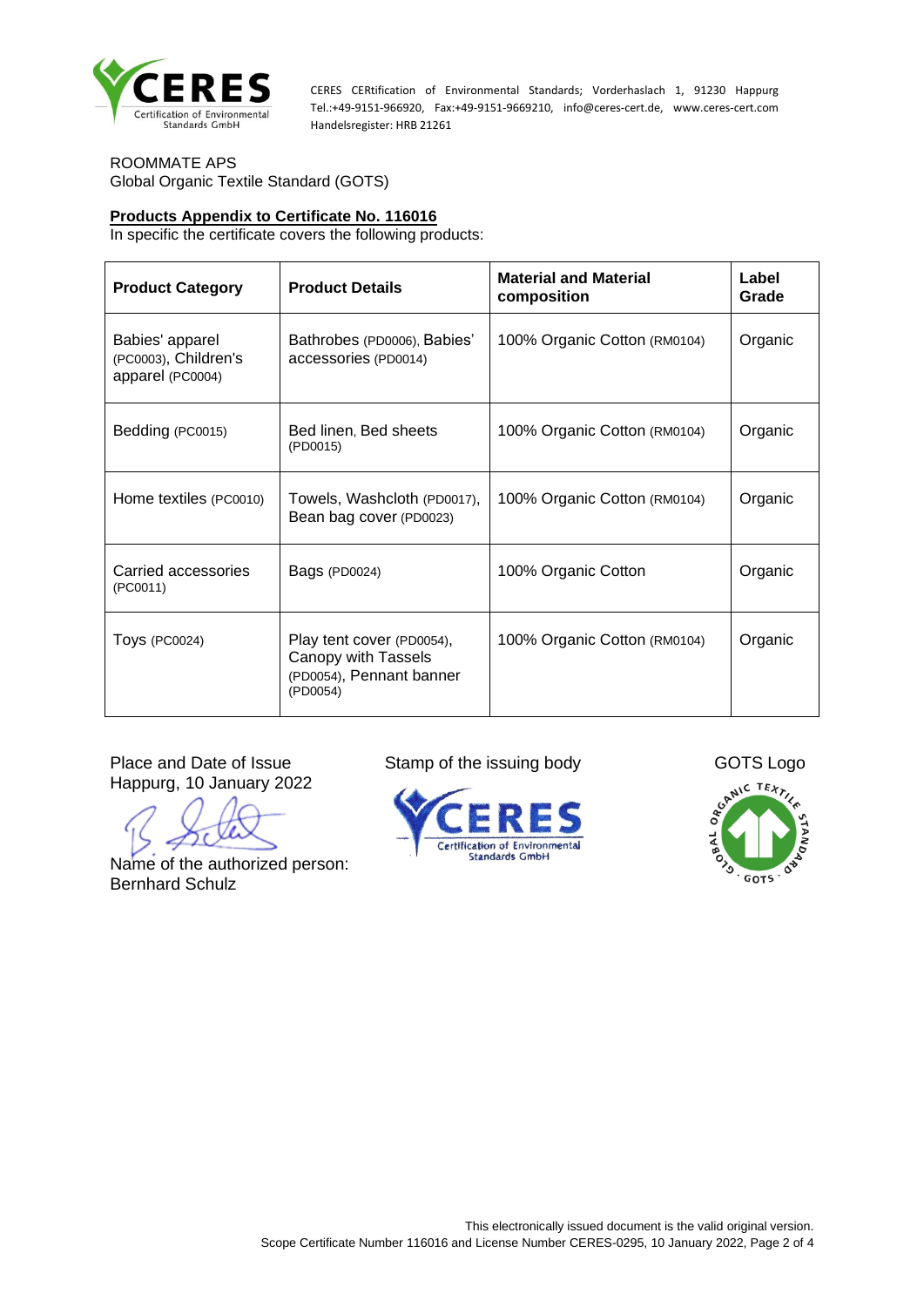

ROOMMATE APS Global Organic Textile Standard (GOTS)

#### **Facility Appendix to Certificate No. 116016**

Under the scope of this certificate the following facilities have been inspected and assessed. The listed processing steps/activities comply with the corresponding criteria of the Global Organic Textile Standard (GOTS) for the certified products:

| Name of<br><b>Facility</b> | <b>Address of</b><br>operation            | <b>Processing Steps</b><br>/ Activities    | Type of<br><b>Relation</b><br>(Main/Facility) |
|----------------------------|-------------------------------------------|--------------------------------------------|-----------------------------------------------|
| Roommate ApS               | Vibeholmsvej 20, 2605<br>Brøndby, Denmark | Trading (PR0030), Retail sales<br>(PR0025) | <b>Main Facility</b>                          |

Happurg, 10 January 2022

Name of the authorized person: Bernhard Schulz

Place and Date of Issue Stamp of the issuing body GOTS Logo